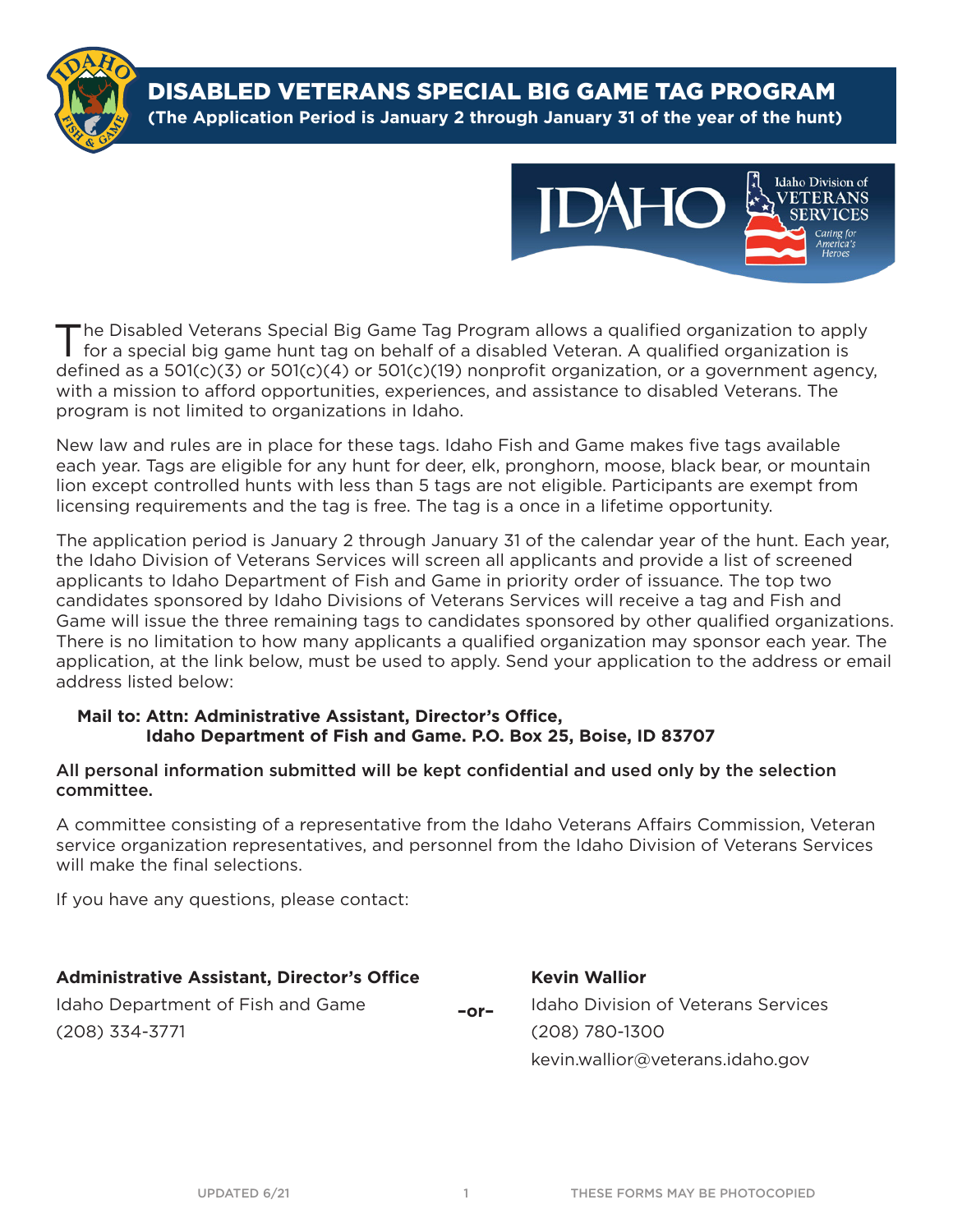# DISABLED VETERANS SPECIAL BIG GAME TAG CHECK LIST

Before mailing, faxing, or e-mailing your application please review this checklist to ensure that you have included all required documentation. We will be unable to process your application or consider you for this hunt if any of the required documentation is missing.

- **Q** Completed Application for Disabled Veterans Special Big Game Hunt
- Copy of your DD Form 214
- **Copy of your VA Disability Rating Letter**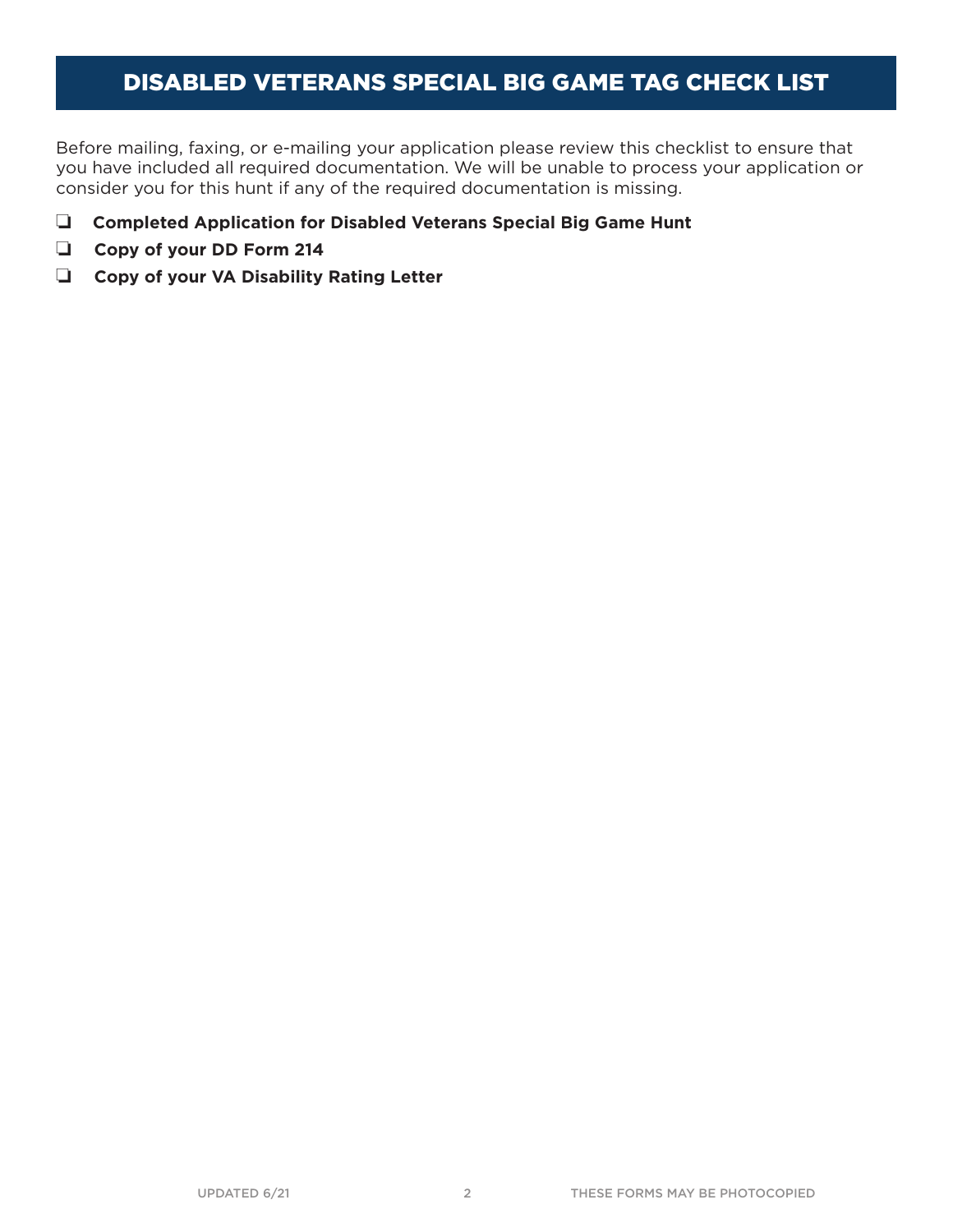

## APPLICATION FOR DISABLED VETERANS SPECIAL BIG GAME HUNT

**NOTE: This application is not for the nonresident disabled veterans reduced fee program form**

## **Mail to: Attn: Administrative Assistant, Director's Office Idaho Department of Fish and Game. P.O. Box 25, Boise, ID 83707**

The Disabled Veterans Special Big Game Tag Program allows a qualified organization to apply for a special big game hunt tag on behalf of a disabled veteran. A qualified organization is defined as:

**1)** a 501 (c) (3) or 501 (c) (4) or 501 (c) (19) nonprofit organization, or **2)** government agency with a mission to afford opportunities, experiences, and assistance to disabled veterans.

|                                                                              | <b>PLEASE TYPE OR PRINT LEGIBLY</b> |  |  |  |  |
|------------------------------------------------------------------------------|-------------------------------------|--|--|--|--|
| <b>Please List Sponsoring Organization</b>                                   |                                     |  |  |  |  |
|                                                                              |                                     |  |  |  |  |
| and tags on behalf of:                                                       |                                     |  |  |  |  |
| <b>Please Print Veteran's Information</b>                                    |                                     |  |  |  |  |
|                                                                              |                                     |  |  |  |  |
|                                                                              |                                     |  |  |  |  |
|                                                                              |                                     |  |  |  |  |
|                                                                              |                                     |  |  |  |  |
|                                                                              |                                     |  |  |  |  |
|                                                                              |                                     |  |  |  |  |
| <b>Sponsoring Organization's Mailing Information</b>                         |                                     |  |  |  |  |
|                                                                              |                                     |  |  |  |  |
|                                                                              |                                     |  |  |  |  |
| Contact Phone Number () ________ - __________                                |                                     |  |  |  |  |
| <b>Please Select One Species</b>                                             |                                     |  |  |  |  |
| □ Deer •• □ Elk •• □ Pronghorn •• □ Moose •• □ Black Bear •• □ Mountain Lion |                                     |  |  |  |  |
| 그는 어디에 가장 없는 사람들은 그 사람들을 하고 있다. 이 사람들은 사람들은 사람들의 사람들을 지키고 있다.                |                                     |  |  |  |  |

Please provide the hunt unit you are requesting

Please list or attach your organization's mission statement and a copy of your organization's IRS determination letter to the attached application.

#### *By signing this application, I certify that:*

- a) I am authorized to make this application for this organization and the named individual.
- b) The named individual is certified as disabled by the Department of Veteran Affairs and is eligible to participate in the Disabled Veterans Special Big Game Hunt.
- c) The nominating organization with a mission to offer opportunities, experiences, and assistance to disabled veterans; or
- d) is a government agency with a mission to offer opportunities, experiences, and assistance to disabled veterans.

\_\_\_\_\_\_\_\_\_\_\_\_\_\_\_\_\_\_\_\_\_\_\_\_\_\_\_\_\_\_\_\_\_\_\_\_\_\_\_ \_\_\_\_\_\_\_\_\_\_\_\_\_\_\_\_\_\_\_\_\_\_\_\_\_ *Signature and Title of Organization Official Date*

\_\_\_\_\_\_\_\_\_\_\_\_\_\_\_\_\_\_\_\_\_\_\_\_\_\_\_\_\_\_\_\_\_\_\_\_\_\_\_ *Printed Name*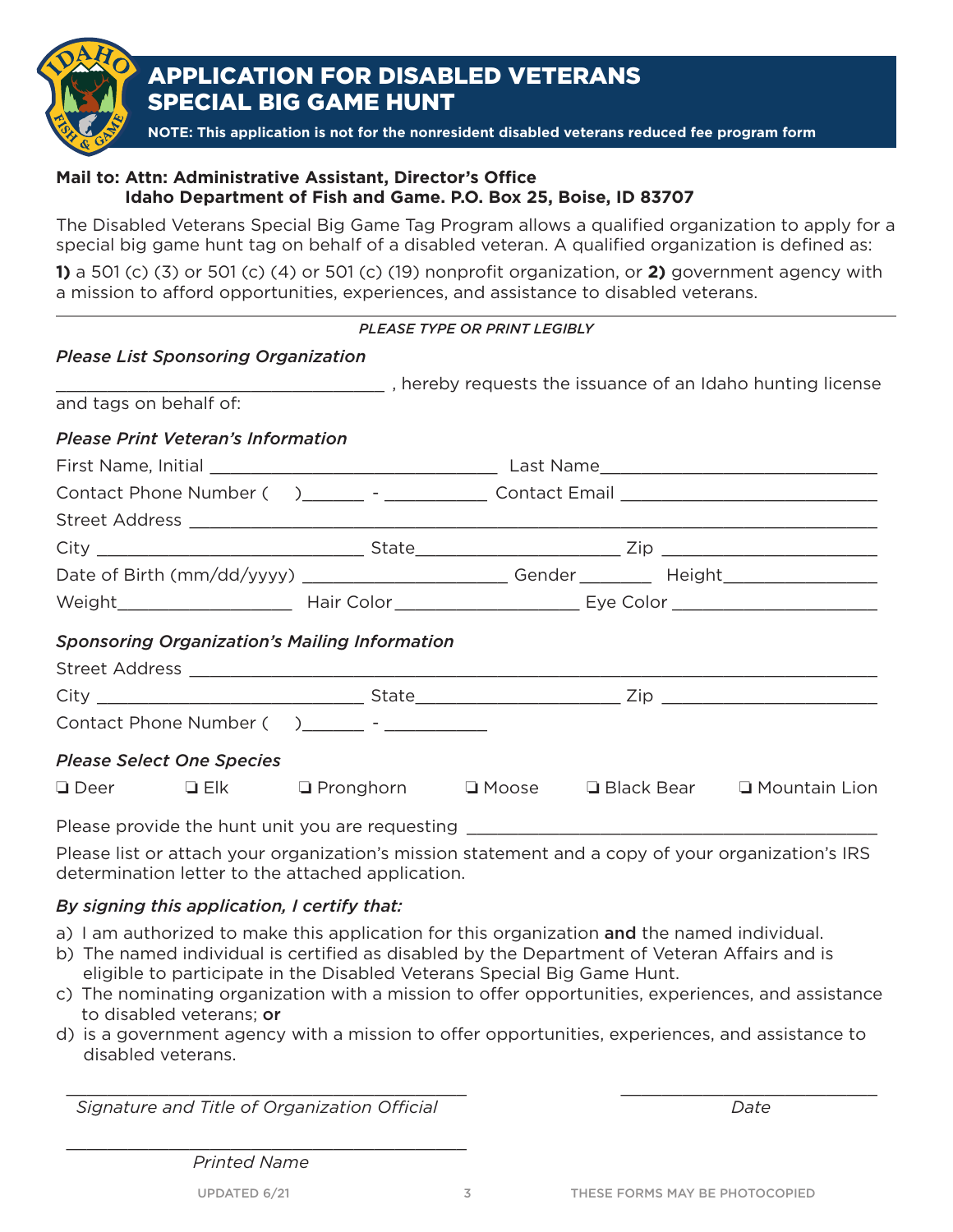## **PERSONAL DATA**

**PLEASE PRINT** 

## ALL PERSONAL INFORMATION SUBMITTED WILL BE CONFIDENTIAL AND USED ONLY BY THE SELECTION COMMITTEE

# PLEASE ANSWER THE FOLLOWING QUESTIONS:  $\begin{array}{c|c} \hline \begin{array}{ccc} \text{---} & \text{---} & \end{array} \end{array}$ What is your percentage of disability? Is your disability combat related?  $\Box$  Yes  $\n **Q** No$ Please describe the nature and extent of the Veteran's disability:

 $\overline{4}$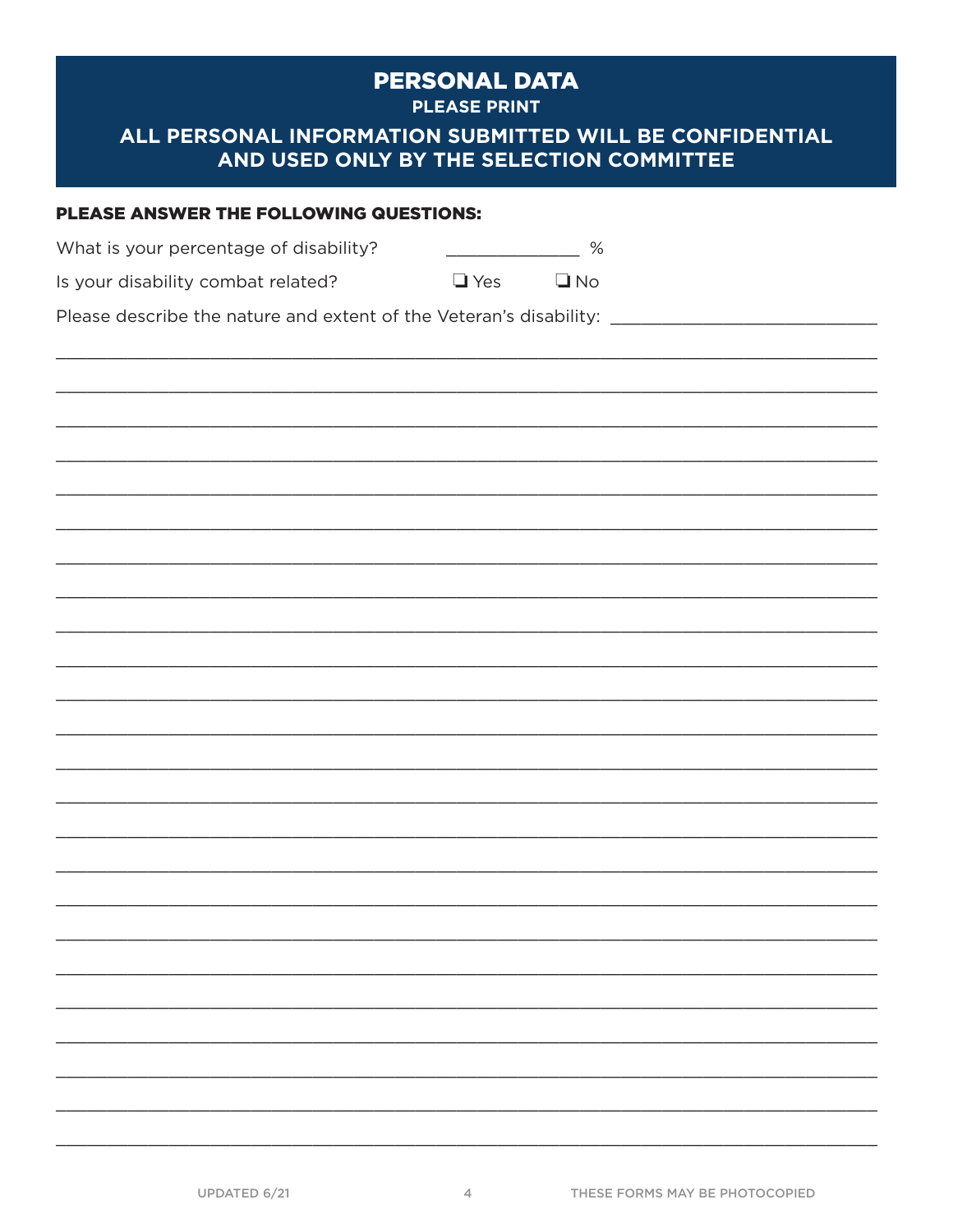#### PLEASE PROVIDE A BRIEF BACKGROUND OF THE VETERAN'S MILITARY SERVICE: